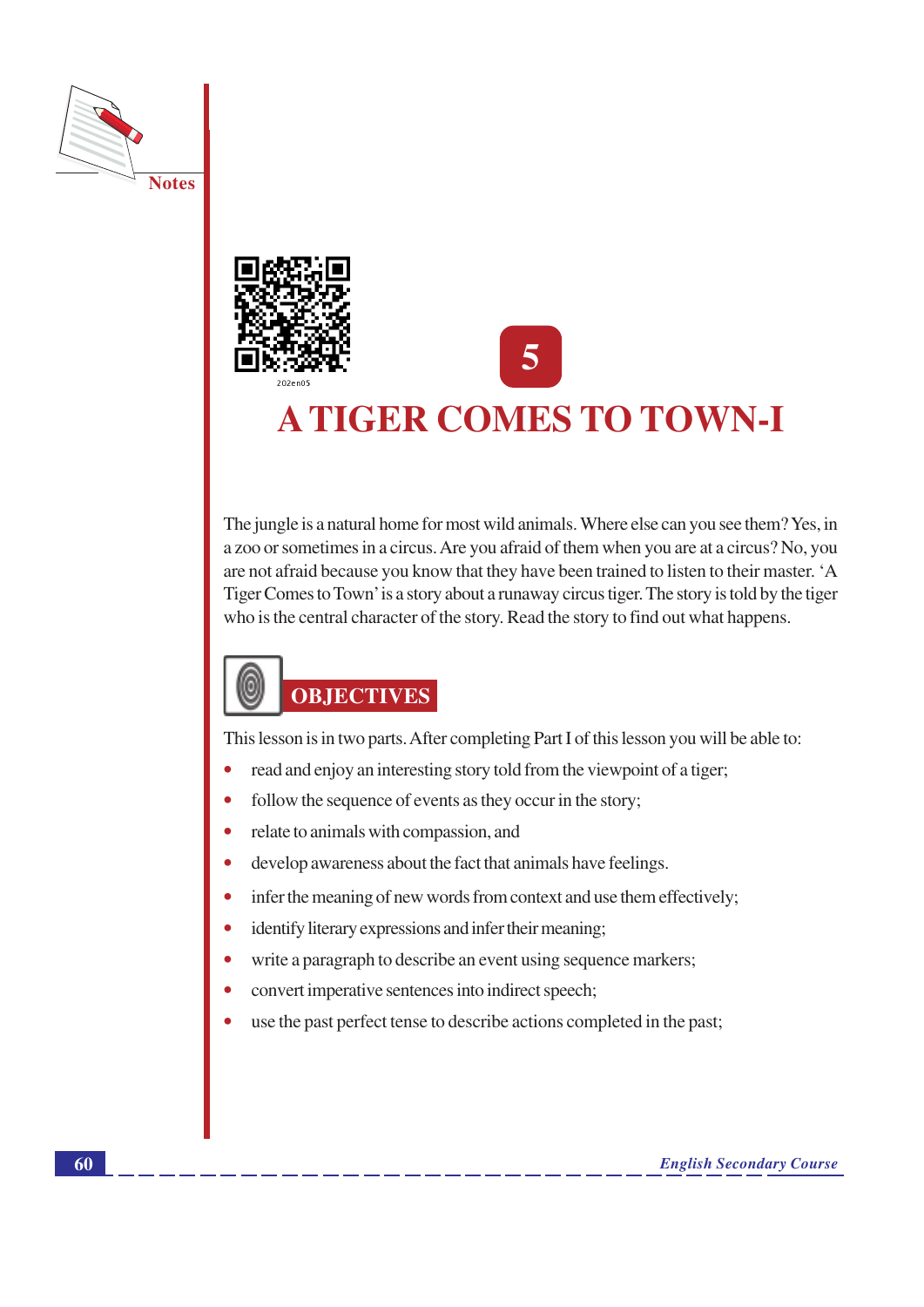

# 5.1 LET US READ THE TEXT

When I entered the Market Road, people ran for their lives at the sight of me. As I passed through, shutters were pulled down, and people hid themselves in drains, on trees, and behind pillars. The population was melting out of sight.

At the circus I had no chance to study human beings. They had sat in their seats peacefully while I cowered before captain's whip. I got a totally wrong idea of human beings at that angle. I had thought that they were strong and fearless. But now I found them running from me like a herd of deer, although I had no intention of attacking them. When I paused in front of a tailor's shop, he abandoned his machine and shut himself in a cupboard, wailing, "Alas, I am undone, won't someone shoot that tiger?"

A prisoner, between two constables, got his chance to escape when the constables fled, abandoning him with his handcuffs. I tore a horse from its *Jutka* and enjoyed the sight of the passengers spilling out of it and running for their lives.

Sheer hopelessness seemed to have seized the townspeople. They with drew into their homes and even there remained nervous. All doors and windows everywhere were shut, bolted and sealed. Some even thought that I was some extraordinary creature who might pass through the walls and lie in wait on the roof or in the basement. Why should an ordinary, simple tiger have any interest in them, either to destroy or to safeguard?

I rested for a moment at the door of a restaurant, the coffee drinkers and tiffin-eaters sat still at their tables, uttering low moans on seeing me. I wanted to assure them, 'Don't fear, I am not out to trouble you. Eat your tiffin in peace, don't mind me ...... You – nearest to me, hugging the cash box – you are a coward, afraid – afraid even to breathe. Go on,

count the cash, if that's what you want. I just want to watch, that's all .... If my tail trails down to the street, if I am blocking your threshold, it is because I'm eleven feet tip to tail. I can't help it. I'm not out to kill. I'm too full. I found a green pasture full of food on my way. I won't need any food for several days to come. I won't attack until I feel hungry again. Tigers attack only when they feel hungry, unlike human beings who kill one another without purpose or hunger'.



Fig. 5.1



melting out of sight: disappearing

cowered: felt afraid

no intention of: no plan of

paused: stopped

abandoned: left alone

wailing: crying in fear

spilling out: falling out, jumping out

seized: captured

sat still: sat without moving

uttering low moans: crying in a low voice

assure them: satisfy them by saving something

trails down: hangs down

threshold: doorway

pasture: grazing field for animals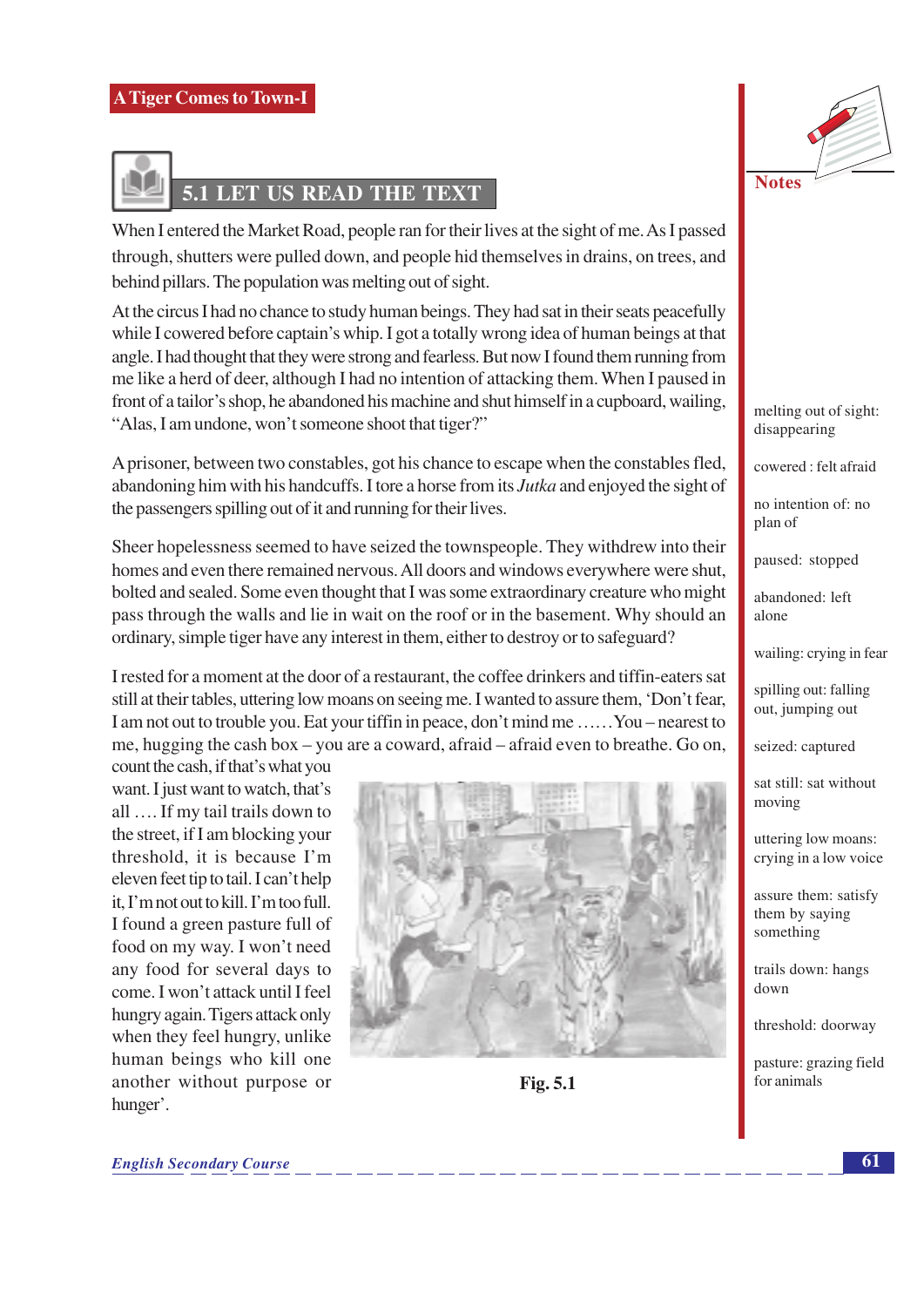

**Notes** 

To the great delight of children, schools were being hurriedly closed. Children of all ages and sizes were running helter-skelter, screaming joyously, 'No school, no school. Tiger, Tiger!' They were shouting and laughing and even enjoyed being scared.

I followed them through their school gate while they ran up and shut themselves in the school hall. I climbed up the steps of the school, saw an open door at the far end of a verandah, and walked in. It happened to be the Headmaster's room. I noticed a very dignified man jumping on his table and heaving himself up into an attic. I walked in and flung myself on the cool floor, having a special liking for cool stone floors, with my head under the large desk.

I was in no mood to bother about anything. All I wanted was a little moment of sleep. While I slept, I had been properly locked up and was being watched.

After I woke up, I heard a teacher saying, 'Now that this brute is safely locked up, we must decide.......

At this moment my Master pushed his way through the crowds and scolded, 'Never use the words 'beast' or 'brute'. They're ugly words coined by man in his arrogance. The human being thinks all other creatures are 'beasts'. Awful word!'

'Is this the time to discuss problems of vocabulary?'

'Why not?' retorted my Master, at which they looked extremely upset and angry. Someone said, 'What a reckless man you are! Who are you?'

'You are asking a profound question. I've no idea who I am! All my life I have been trying to find the answer. Are you sure you know who you are?'

 $-R.K.$  Narayan

# 5.2 LET US UNDERSTAND THE TEXT

## 5.2.1 PART 1

When I entered ................ or to safeguard?

The tiger in the story has been trained by his master to perform tricks before a large audience at a circus. His audience, comprising both children and adults, enjoys his performance and tricks, and does not appear to be afraid of him. The tiger comes to believe that human beings are brave and are not scared of animals. One day, finding his enclosure unguarded and open, the tiger walks out into the town for a walk. As he walks down the streets, he finds people running around trying to find a hiding place at the sight of a tiger. The tiger is confused to see their reactions because he is used to seeing thousands of people watch his shows every evening from a close distance. He cannot understand why they are so afraid to see him in the town, especially because he does not want to hurt them or attack them.

running helter-skelter: running here and there in fear

heaving: pulling/lifting

coined by man: given by man

arrogance: sense of self importance/ superiority

retorted: shouted back

profound: serious and with a deep meaning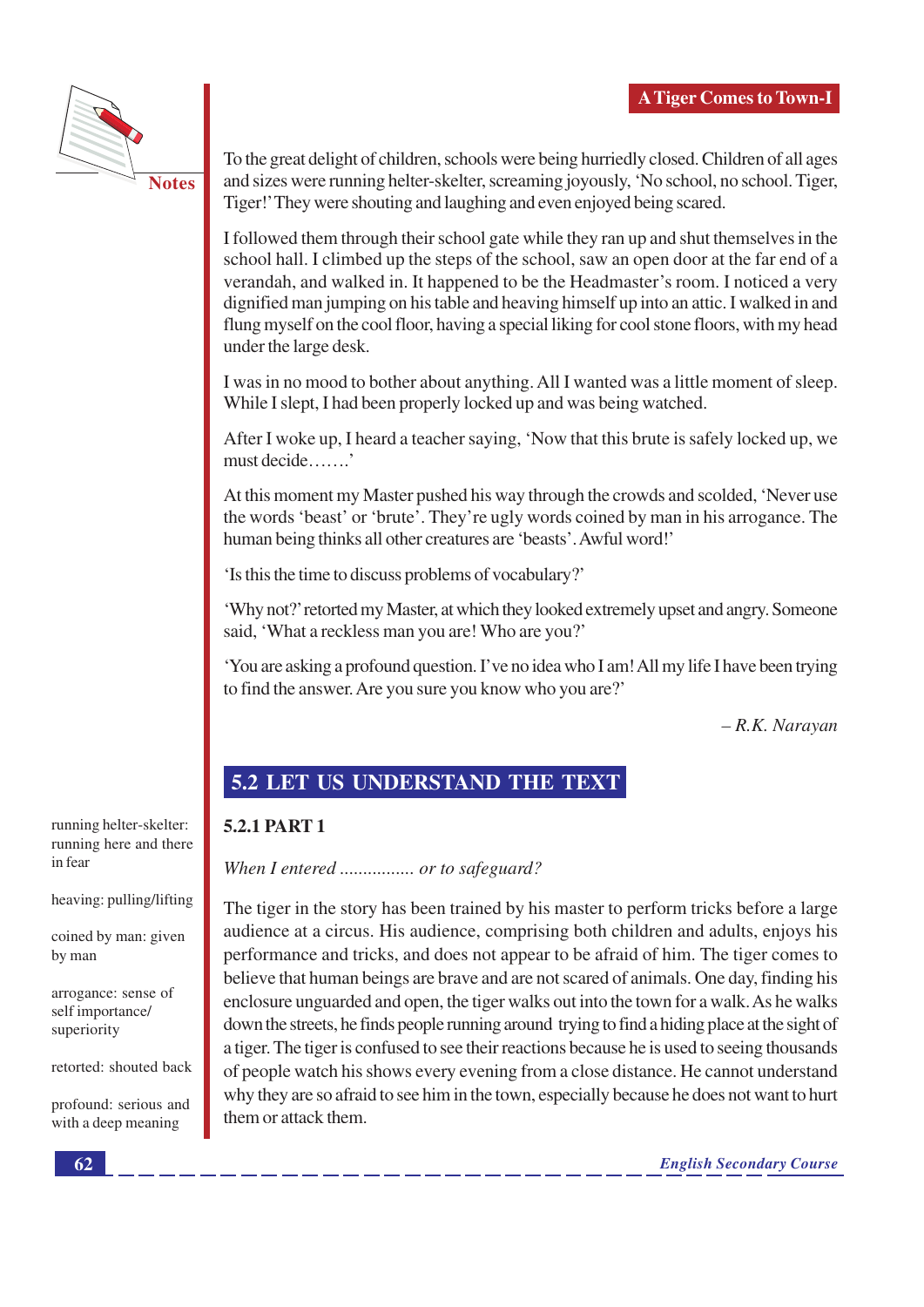



- Answer the following questions by choosing the correct option from those given below: I.
	- 'At the circus, I did not have any chance to study human beings. They had 1. sat peacefully while I cowered before Captain's whip. I got a totally wrong *idea of human beings at that angle.* 'Who does 'I' in the above lines refer to?
		- the people  $\overline{a}$ .
		- $<sub>b</sub>$ </sub> the tiger
		- $\mathbf{C}$ . the Captain
	- The tiger says 'He did not have any chance to study human beings' because:  $\overline{2}$ .
		- he was so engrossed in his act that he did not look up at the audience. a.
		- his Captain had always kept him locked up in a cage.  $\mathbf{b}$ .
		- c. having only seen people at the circus show he did not realize that they were scared of the tiger.
	- 3. 'at that angle' refers to:
		- the tiger's opinion about people from his performing ring in the circus.  $\alpha$ .
		- the spectators' opinion about the tiger at the circus. b.
		- the Captain's opinion of the spectators.  $\mathbf{c}$ .
	- 4. 'They withdrew into their homes and even there remained nervous. All doors and windows everywhere were shut, bolted and sealed.' Who does 'they' refer to in the above line?
		- a. the tiger and his Captain
		- the people at the circus  $\mathbf{b}$ .
		- the general public in the town  $\mathbf{C}$ .
	- 5. Why did '*they*' withdraw into their homes?
		- they were scared of the tiger.  $a_{\cdot}$
		- they were given an alert warning.  $\mathbf{b}$ .
		- they were advised by the Captain to go inside as a precaution.  $\mathbf{c}$ .
	- By saying, 'Some even thought that I was some extraordinary creature who 6. might pass through the walls and lie in wait on the roof or in the basement',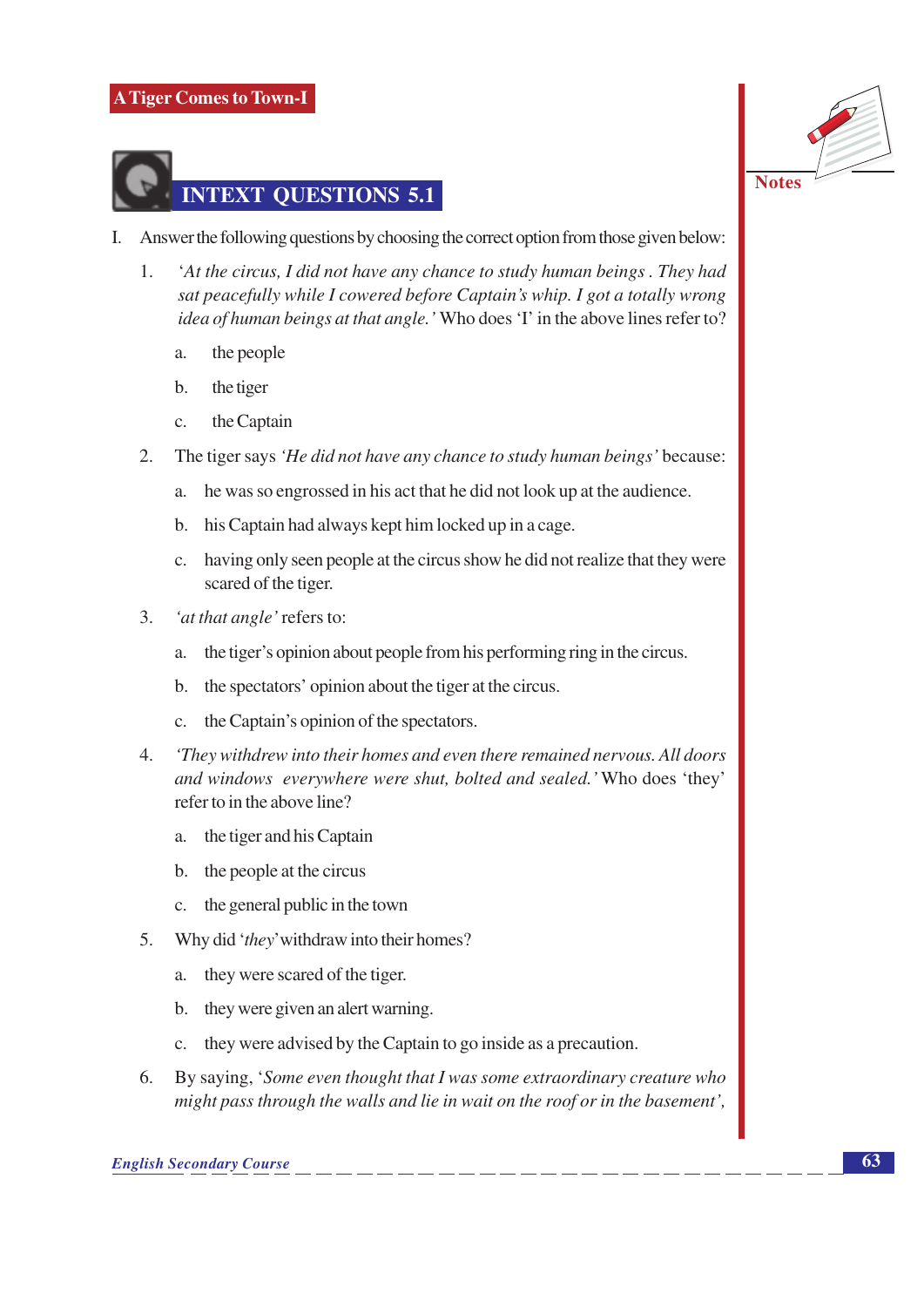

the author means to convey that:

- he was unable to pass through the walls. a.
- b. poeple thought that the tiger could emerge from anywhere and attack them.
- if he did not wait for his prey he would have to go hungry.  $c.$
- At the circus, the people would usually: 7.
	- a. sit quietly and watch the tiger's antics.
	- b. run away on seeing a tiger.
	- c. throw stones to chase the tiger away.
- $8<sub>1</sub>$ The tiger got a chance to go out into the town because:
	- a. his Master wanted him to graze in the pastures to satisfy his hunger.
	- b. his Master was cruel and he wanted to run out of his clutches.
	- c. he found an unguarded passage and stepped out unnoticed.
- II. On the basis of your understanding of the text, complete the table below with details of the tiger's thoughts and what different people did on seeing the tiger. One example has been done for you.

|    | Different people                | <b>Public reaction</b>                    | <b>Reasons</b><br>for<br>their  <br>behaviour                                  | Tiger's thoughts                  |
|----|---------------------------------|-------------------------------------------|--------------------------------------------------------------------------------|-----------------------------------|
| a. | The spectators at the<br>circus | Sat peacefully and<br>watched the circus. | They were sure that the<br>tiger was tamed and he<br>would not harm<br>anyone. | People are strong<br>and fearless |
| b. | People on the road              |                                           |                                                                                |                                   |
|    |                                 |                                           |                                                                                |                                   |
|    |                                 |                                           |                                                                                |                                   |
|    |                                 |                                           |                                                                                |                                   |

- III. When did the tiger realise that he was totally wrong about the opinion he had formed about human beings?
- IV. Give at least three reasons why you think the people at the circus were not scared of the tiger. One has been done for you.
	- The circus ring had an iron railing around it and the tiger could not have come 1. close to the spectators.
	- $\mathcal{D}_{\alpha}$

 $\overline{3}$ .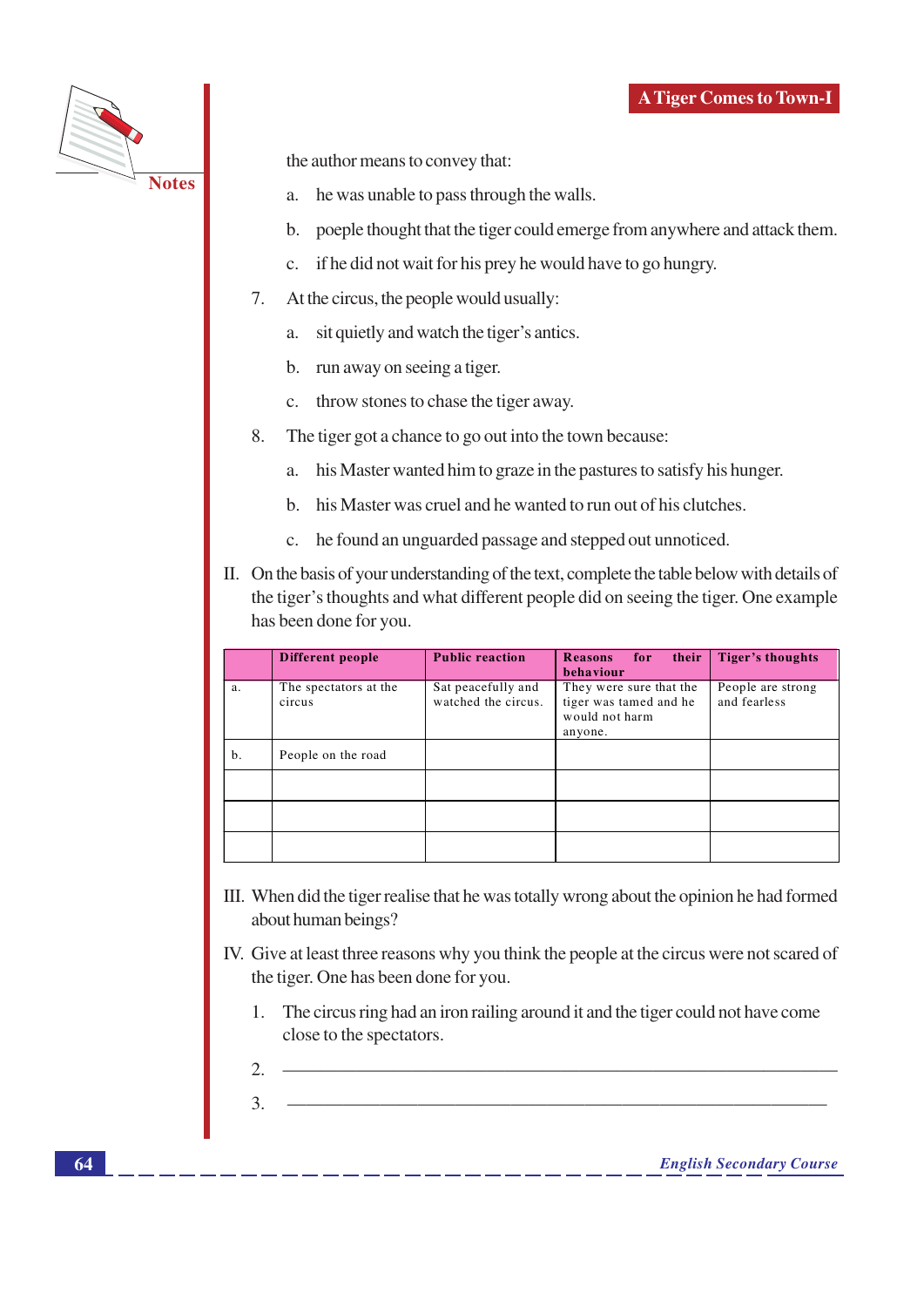



There are many ways in which each one of us can contribute to the well being of animals in our day-to-day lives. Here are some do's and don'ts to follow:

| DO's                                                              | <b>DON'Ts</b>                                            |
|-------------------------------------------------------------------|----------------------------------------------------------|
| Give a starving or suffering animal food or call an <b>Animal</b> | Don't keep pets (e.g. dogs) leashed all the time. Be     |
| Welfare Organisation in your town.                                | careful not to use leashes made of rough or hard         |
|                                                                   | materials when they must be used on pets.                |
| Dogs and cats are in the habit of sleeping under parked           | Don't overwork your animals or abandon them when         |
| vehicles. Always look under your vehicle before starting, or      | they are sick or old.                                    |
| wait for a few seconds after switching on the engine to           |                                                          |
| allow them to move out.                                           |                                                          |
| Donate for a good cause. Animal welfare organisations are         | Do not tease animals.                                    |
| not very rich. With your money they will be able to take          |                                                          |
| better care of the animals.                                       |                                                          |
| A very large number of animals are injured due to                 | Do not throw peels, left over or stale food in a plastic |
| carelessly thrown sharp objects. Wrap all pieces of broken        | bag. Stray animals generally eat the food that is thrown |
| glass and nails in a cloth, paper or plastic sheet and dispose    | away. If they swallow the plastic bags along with the    |
| them off properly, away from places where animals can             | food, they could suffocate or fall seriously ill and may |
| access them easily.                                               | even die.                                                |
| A large number of birds die of thirst. Put up bird baths in       | Do not buy products made out of animal skin or parts.    |
| your lawn, on the roof of your house, or even on your             | Buying these products encourages animal poachers         |
| balcony. Also keep water outside your house for stray             | who kill animals for their body parts.                   |
| animals.                                                          |                                                          |

The Society for Prevention of Cruelty to Animals (SPCA) is an organisation which works for the welfare of animals. Find out the names of other such organisations. If possible you may contact them and find out how you can help.

You and your friends have formed a club to protect the environment. Identify three things that you can do to protect the environment. Two ideas have been given. Add three more of your own.

We should not use polythene bags.  $i)$ ii) We should plant more trees.  $\dddot{\mathbf{m}}$   $iv) \vec{v}$ 

# LET US LEARN NEW WORDS 5.1

I. Given below are some expressions which you have read in the story. What do they mean? Choose the right answer from the choices given below each expression.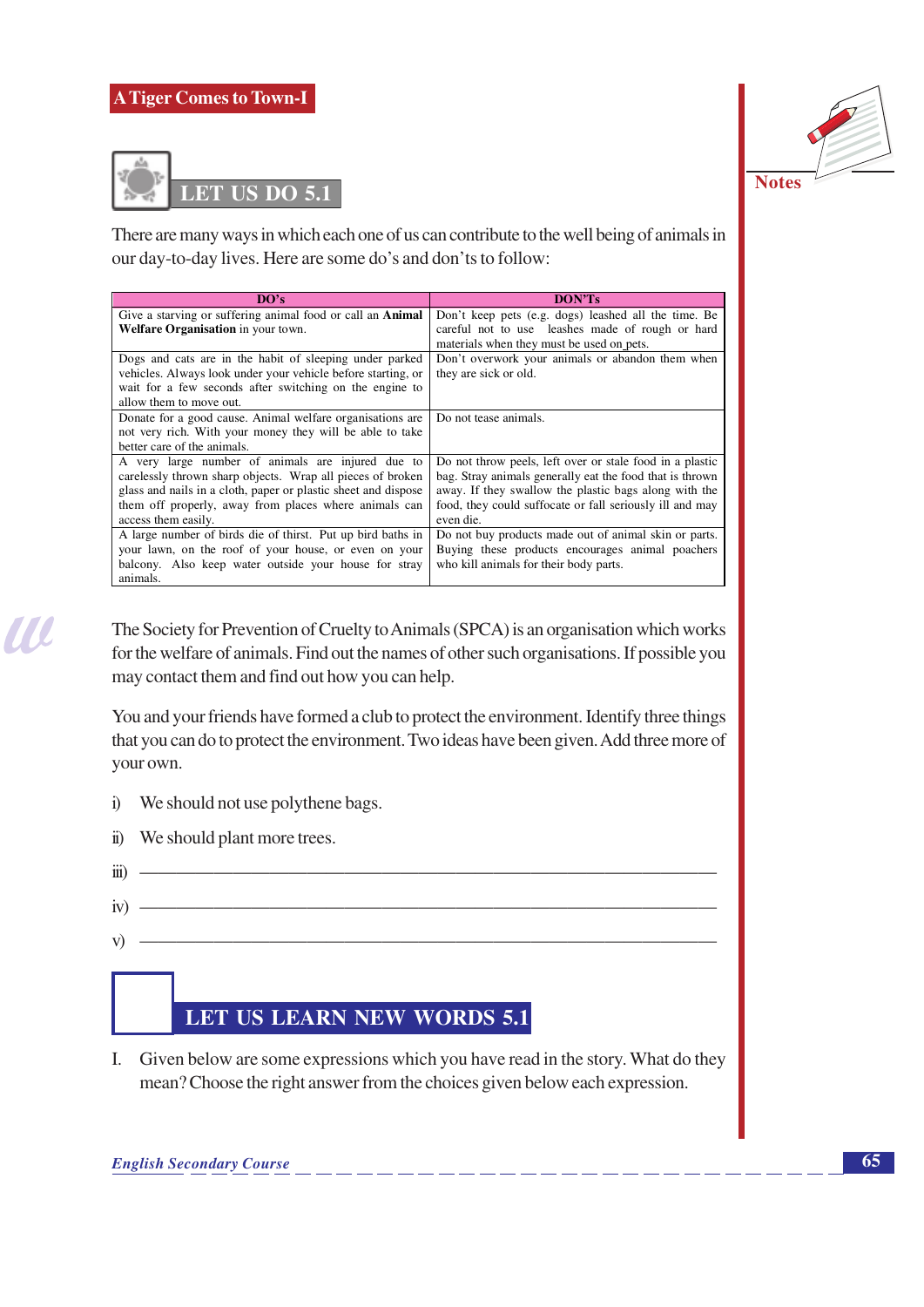

- 1. The population was 'melting out of sight' means:
	- It was very hot and people rushed indoors to escape the heat.  $\mathbf{a}$ .
	- Very few people could be seen on the streets as most of them decided to  $h_{\cdot}$ hide in ditches or in their homes.
	- The Government sent out orders for people to remain indoors during certain  $\mathbf{c}$ . hours.
- $2<sup>1</sup>$ *'I tore a horse'* from its *Jutka* means:
	- the horse became out of control.  $\overline{a}$
	- $h$ the horse ran so fast that the reins by which he was secured to the carriage broke.
	- on seeing the tiger the horse became frightened and jumped with such  $\mathbf{C}$ . force that the reins broke.
- II. Now I found them running like a herd of deer although I had no intention of attacking them. The expression 'like a herd of deer' compares the timid quality of a deer that runs at the sight of danger with the same quality of people on the streets and in the shops who tried to run away or hide at the sight of a tiger. Such expressions which are used for comparing two different things are called 'similes'. Read the similes given below.
	- as black as coal
	- as beautiful as a rose
	- swift like an eagle
	- strong like a lion

The words 'as' and 'like' are used for comparison.

Complete the following similes by using words from the box given below. You may use your own comparisons too.

star night owl stream ice lead

- 1. as clear as  $a \rightarrow a$
- 2. as heavy as  $\overline{\phantom{a}}$
- 3. as dark as the  $-\frac{1}{2}$
- 4. as bright as a  $\overline{\phantom{a}}$
- 5. as cold as  $\overline{\phantom{a}}$
- 6. as wise as an  $\overline{\phantom{a}}$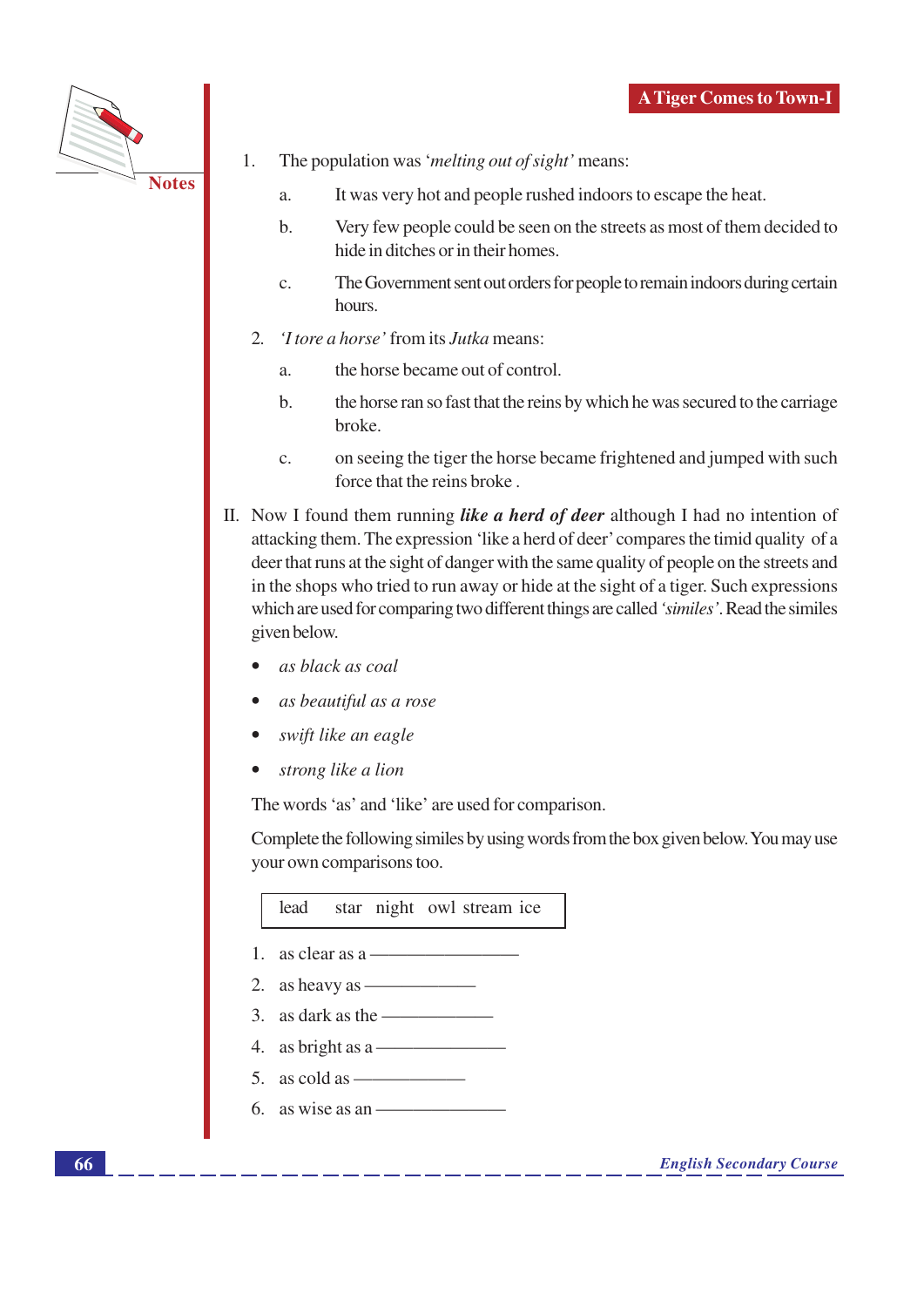III. Complete the following sentences by using words from the box given below. You may also refer to a dictionary to see the meanings of the words before using them.

| abandoned | spilled    | nervous |
|-----------|------------|---------|
| cowered   | handcuffed | seized  |

- 
- 2. The police the dangerous criminal before taking him to the court for his trial.
- 3. People living on the banks of the river \_\_\_\_\_\_\_\_\_ their homes and fled to safer places when they realised that the water level in the river was soon going to cross the danger mark.
- 4. Excitement seemed to have \_\_\_\_\_\_\_\_\_\_\_\_\_ the soldiers posted on the border when they heard that their favourite film stars were going to visit them.
- 5. If we have studied well there is no reasons to feel \_\_\_\_\_\_\_\_\_\_ during examiantions.
- the floor.
	- **DO YOU KNOW**
	- Gujarat has become the first state in India to ban the dissection of frogs in schools in Biology classes.
	- Japan has passed a law according to which person can face one year imprisonment and a fine of up to one million yen for killing or injuring an animal without reason.

It is also levies a fine of up to five hundred thousand ven for abandoning an animal.

## 5.2.2 PART 2

I rested for a moment at the door of a restaurant ............................. Are you sure you know who you are?

Do you know how long a fully grown tiger is? A fully grown tiger's body, if measured from head to tail, may be more than eleven feet long. How do you think people would react if they saw such a big tiger sitting across the door of a house or a shop? Wandering down the lane, the tiger in the story reaches a restaurant. He sits down at the door of the restaurant. He sees that all the people in the restaurant are shocked and frozen in their seats to see him



**Notes**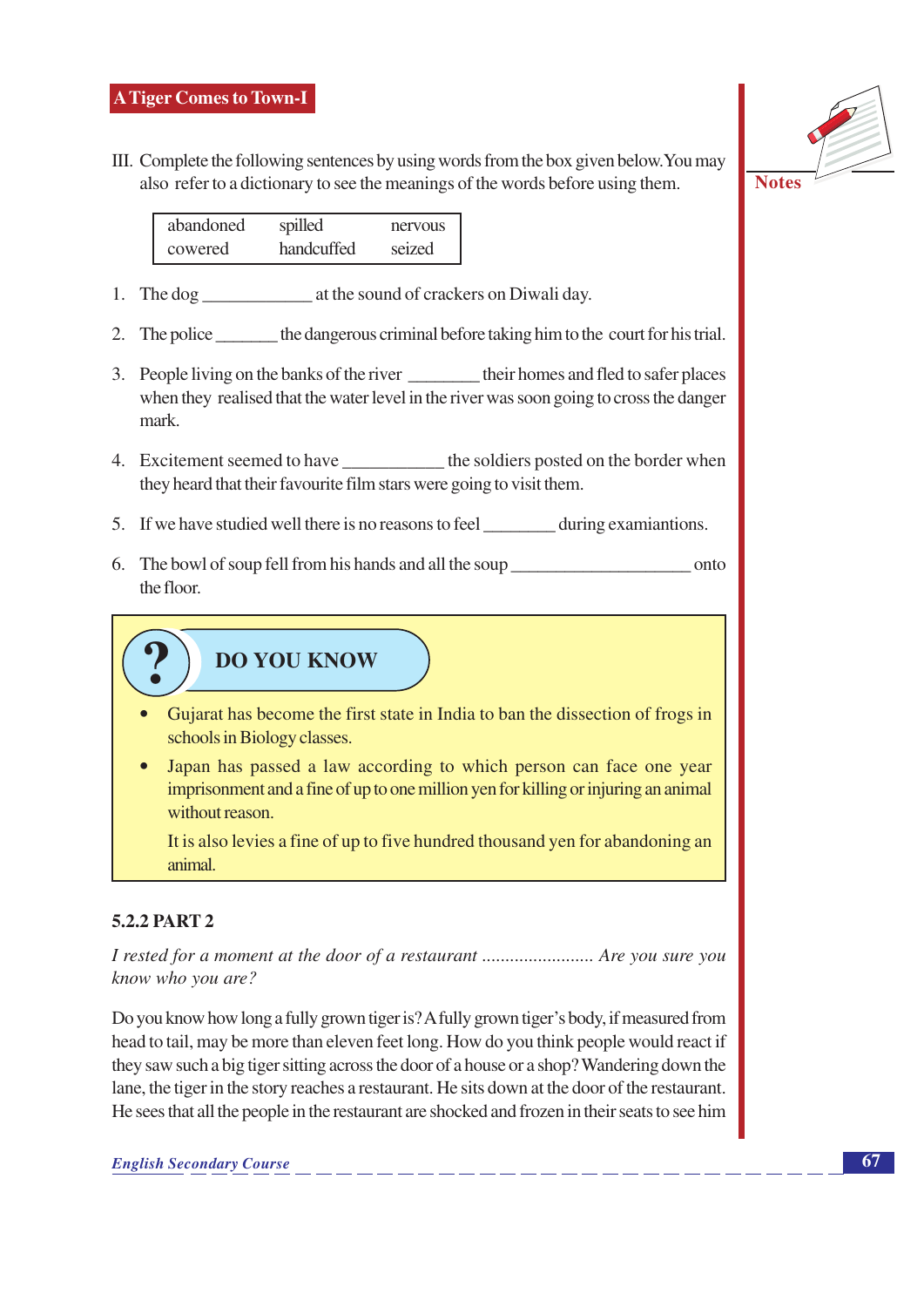

sitting at the entrance. The tiger wants to tell them that they do not need to be afraid of him because he is not hungry, and that tigers only attack when they are hungry, that they are not like human beings who kill without a good reason. The tiger also wants to tell the people in the restaurant that they are not brave as he had thought them to be, and that he only wants to watch them, not harm them. The tiger notices that the schools in the town are being closed early and that the school children are shouting with a mixture of delight, excitement and fear. He enters the school gate and goes into the Headmaster's room. The Headmaster climbs up into the attic in fear, and the tiger goes to sleep under the Headmaster's desk. He wakes up to find that he has been locked up in the Headmaster's room. The tiger then hears his circus master angrily telling a teacher not to use rude and ugly words such as 'brute' to describe him.



Fig. 5.2

# **INTEXT QUESTIONS 5.2**

Answer the following questions.

- 1. 'If my tail trails down to the street, if I am blocking your threshold, it is because I'm eleven feet tip to tail. I can't help it, I'm not out to kill. I'm too full.'
	- Why does the tiger tell us his measurements? a.
	- What does he want to tell them by saying, *T'm too full*? b.
	- c. Where and what did he have for his food?
- 'Never use the words 'beast' or 'brute'.'  $\overline{2}$ .
	- Who said these words and to whom? a.
	- Why did he/she say so?  $\mathbf b$ .
	- What does this tell us about the speaker?  $\overline{c}$ .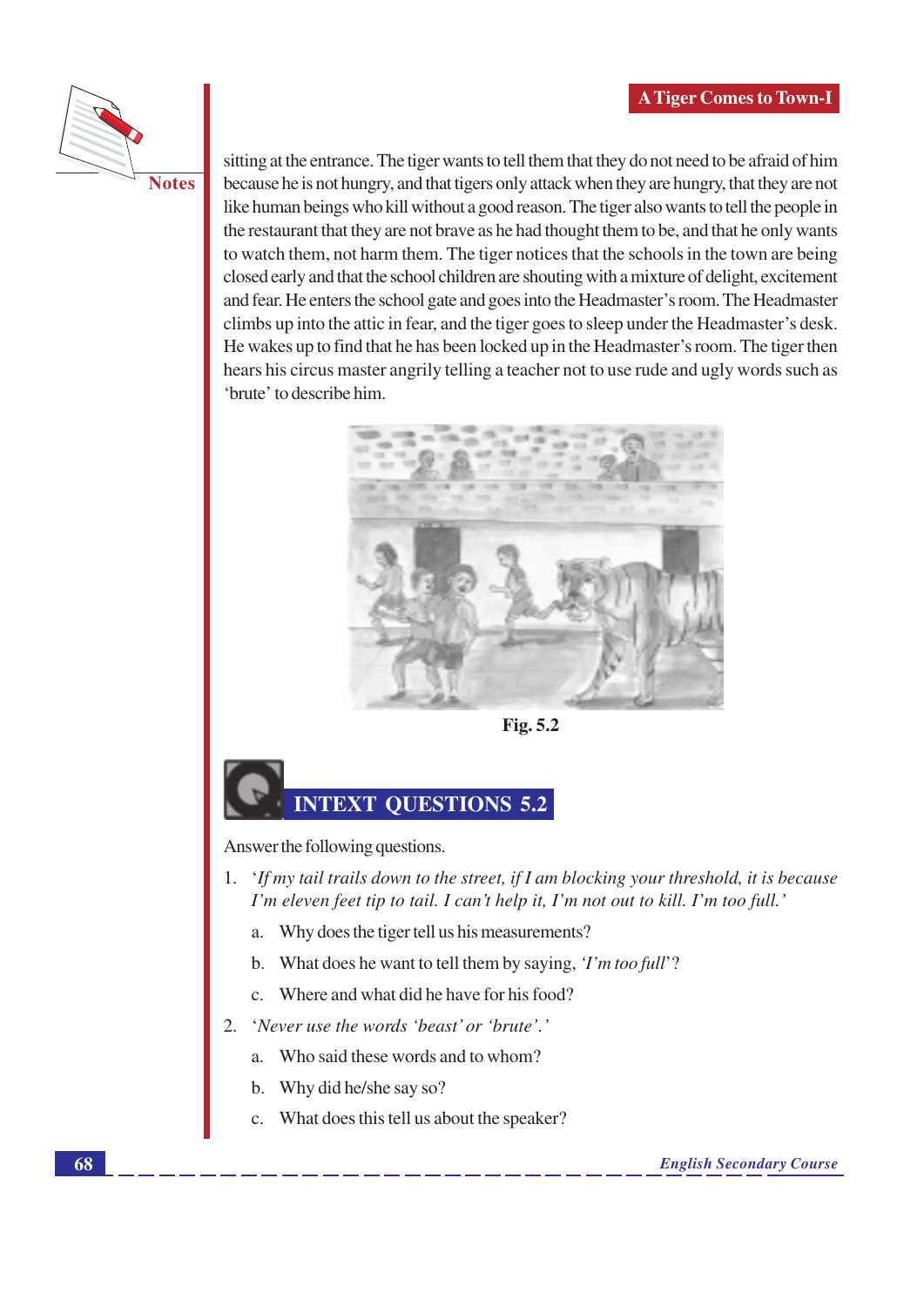- 3. The tiger went off to sleep in the Headmaster's room because:
	- a. he was very tired and needed rest.
	- b. he liked cool floors.
	- c. he had eaten too much and was feeling lazy.
- 4. The Master could not answer the question because:
	- a. he did not know the answer.
	- b. he thought that was a profound question that could not be answered casually.
	- c. living in the circus with the tiger all the time, he had forgotten his name.
- 5. Why were the coffee drinkers at the restaurant uttering low moans?
- 6. How was the tiger blocking the threshold?
- 7. Why were the school children so excited?
- 8. Where did the tiger go finally?
- 9. What did the Headmaster do on seeing the tiger in his office?
- 10. Why was the Master angry with the teachers?
- 11. The word 'profound' refers to something which is felt or experienced deeply or intensely, or something with a deep meaning. For example, 'Gandhi Ji's non-violent method of protest against Britishers had a profound effect on the people of India.' The teachers asked the Master a question which sounded simple, but it was not so. The Master thought it was a question with a deep meaning. What was the profound question put to the Master?

# LET US LEARN NEW WORDS 5.2

- I. What do the following words in italics mean. Tick the right answer. You may use your dictionary to help you.
	- 1. I noticed a *dignified* man jumping on his table and *heaving* himself into an *attic*.

'dignified' means:

- respectful and graceful  $\overline{a}$ .
- $<sub>b</sub>$ </sub> important person
- tall and handsome  $\mathbf{C}$ .

'heaving' means:

- making a big sound a.
- $\mathbf{b}$ . pulling and lifting
- taking a deep breath  $\mathbf{C}$ .

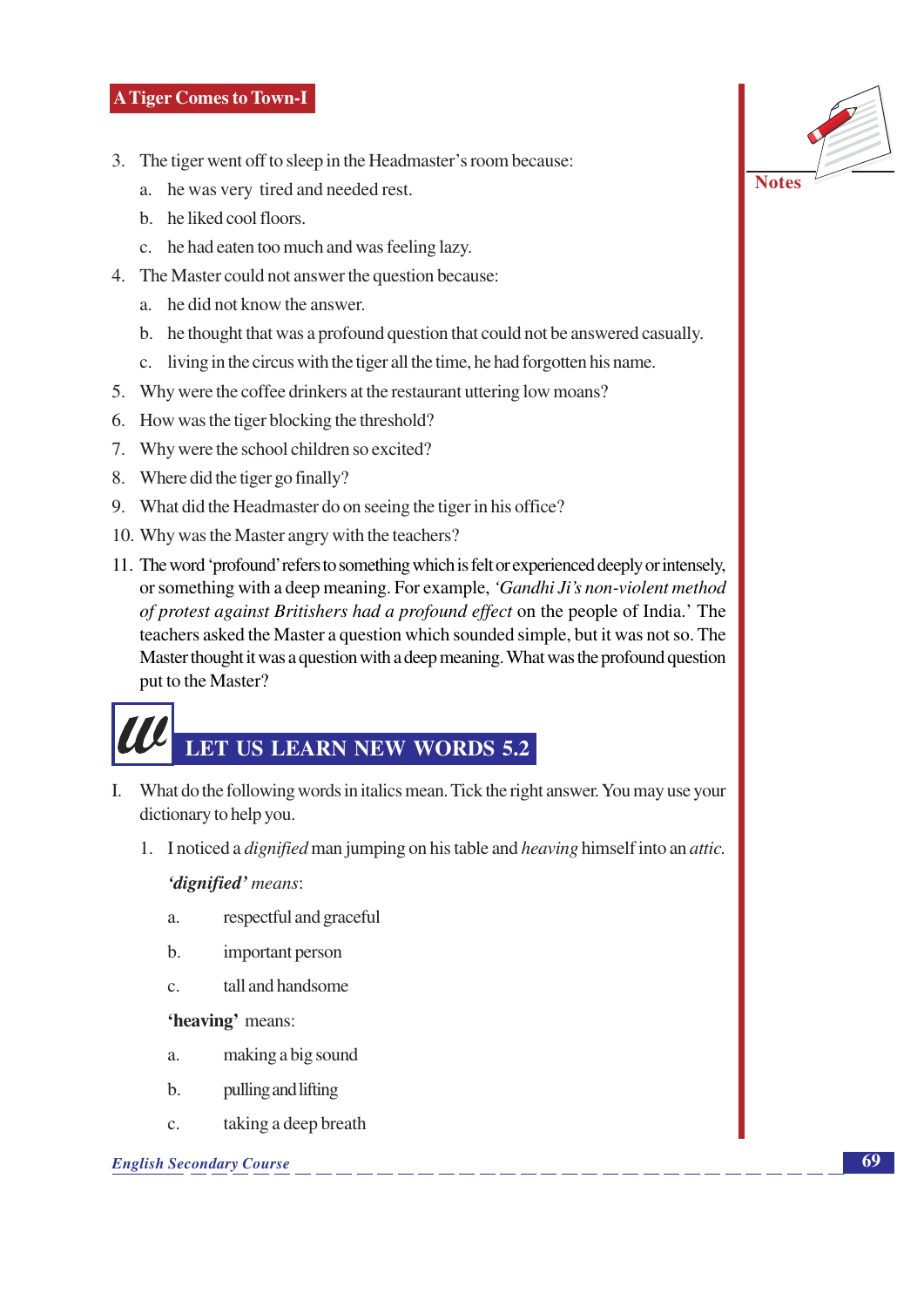

#### 'attic' means:

- a small store room in a building  $\overline{a}$ .
- a room in the basement of a building  $h_{\cdot}$
- a room at the top of a building  $\mathbf{c}$ .
- 2. Now that this *brute* is safely locked up we must decide...

#### 'brute' means:

- $a.$ a large animal
- a wild and ferocious animal  $\mathbf{b}$ .
- a dumb creature  $\mathcal{C}$ .
- 3. 'Why not?' retorted my master, at which they looked upset and angry.

#### 'retorted' means:

- gave a polite reply  $\overline{a}$ .
- gave an angry and quick reply  $<sub>b</sub>$ </sub>
- gave a stupid reply  $\mathbf{C}$ .
- II. Antonyms are words which give opposite meanings. Some examples are given below.

| good     | had         |
|----------|-------------|
| up       | down        |
| obedient | disobedient |
| weak     | strong      |
| proper   | improper    |

Read the words and phrases given in Column A and Column B. Match the words in Column A with their opposite meanings given in Column B by drawing a line across. One word in Column B is extra.

| Column A      | <b>Column B</b> |  |
|---------------|-----------------|--|
| in front of   | strong          |  |
| fearful       | cowered         |  |
| protect       | attack          |  |
| weak          | <b>behind</b>   |  |
| extraordinary | fearless        |  |
|               | ordinary        |  |

III. Now complete the following paragraph by filling in the blanks using some of the words in the above list. The words can be picked from any of the two columns above. One blank has been filled for you as an example.

Last week the children of our village decided to celebrate 'Earth Day' in an extraordinary way. We decided to put up a street play through which we wanted to educate all our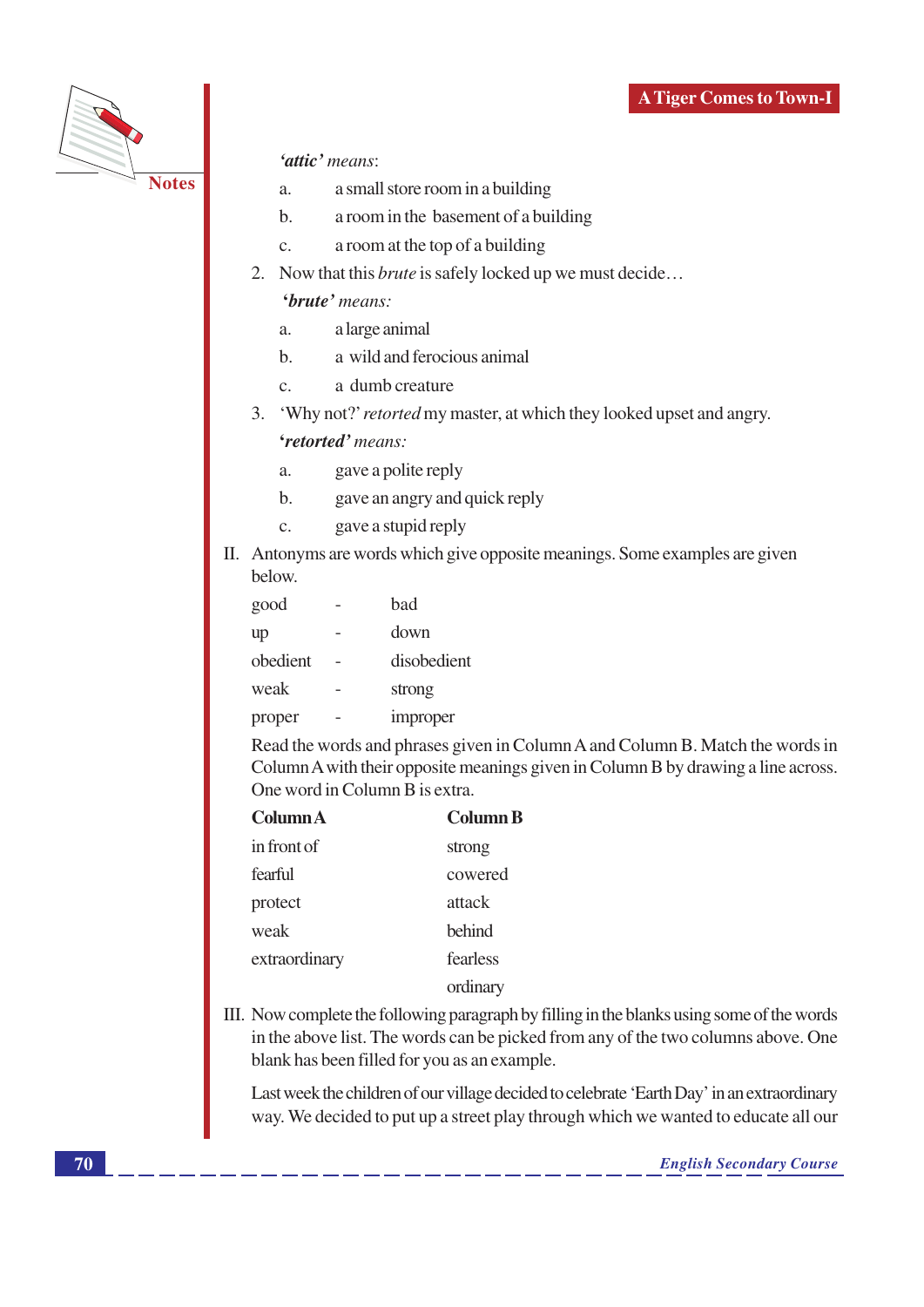animal masks and even composed music using tins, plates and brooms.

On the appointed day we all gathered \_\_\_\_\_\_\_\_\_\_\_ the park. It was decided that our animal characters would emerge from \_\_\_\_\_\_\_\_\_\_\_ the crowd to add a surprise element. It was fun to see the commotion in the crowds when animal characters jostled their way through them.

Through our play we were able to show how animals could live in peace and harmony they could move around in a \_\_\_\_\_\_\_\_\_\_\_\_\_ manner. The village elders appreciated our efforts. They understood the importance of preserving natural resources.

IV. Given below is a crossword grid. Below the grid are some words and phrases. Find their antonyms in the text. Write the antonyms next to these words. Then complete the crossword puzzle grid with the antonyms. One word has been filled in as an example.

# **Clues:**

#### **Across**

- 2. violently
- 7. beautiful
- 8. weak
- 9. a brave person
- **Down** 1. ordinary
- 2. proceeded
- 3. warm
- 4. like





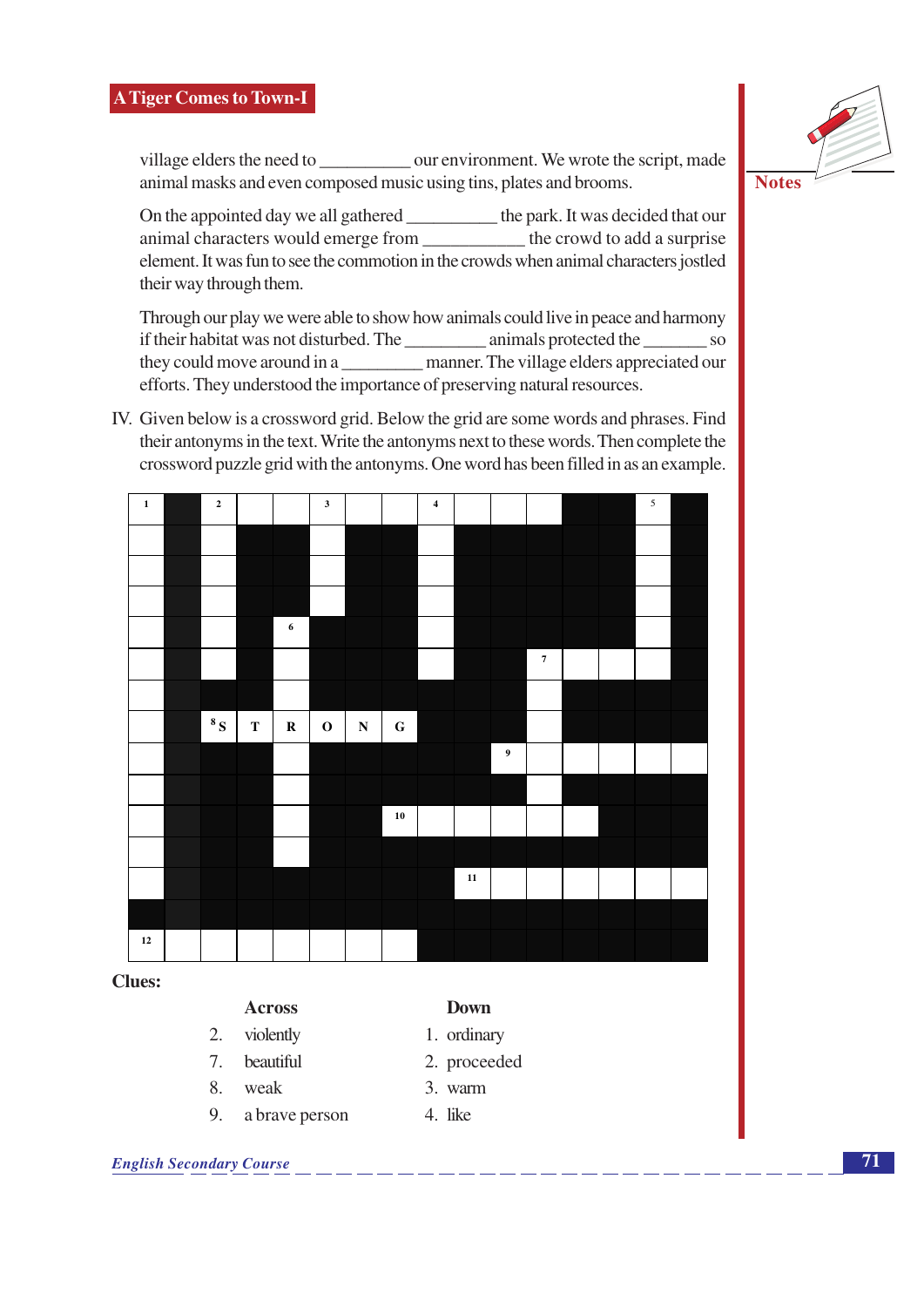



- $10.$ released
- $11.$ descended
- $12.$ careful
- 5. dangerously
- 6. fearful, afraid
- 7. done





#### **Slogan Writing**

Slogans are generally one line appeals for a cause. They are short appealing and catchy.

Read the following slogans. Can you guess what they are appealing for? Study the first example and then write your answers in the space provided.

- 'Save a life donate blood' for blood donation
- 'Blood is precious, do not shed it on roads'
- 'Save life, save water'
- 

You must have read in the DO YOU KNOW box above that the tiger is one of the endangered species of animals.

Coin at least three slogans of your own as an appeal for the 'Save the Tiger' campaign.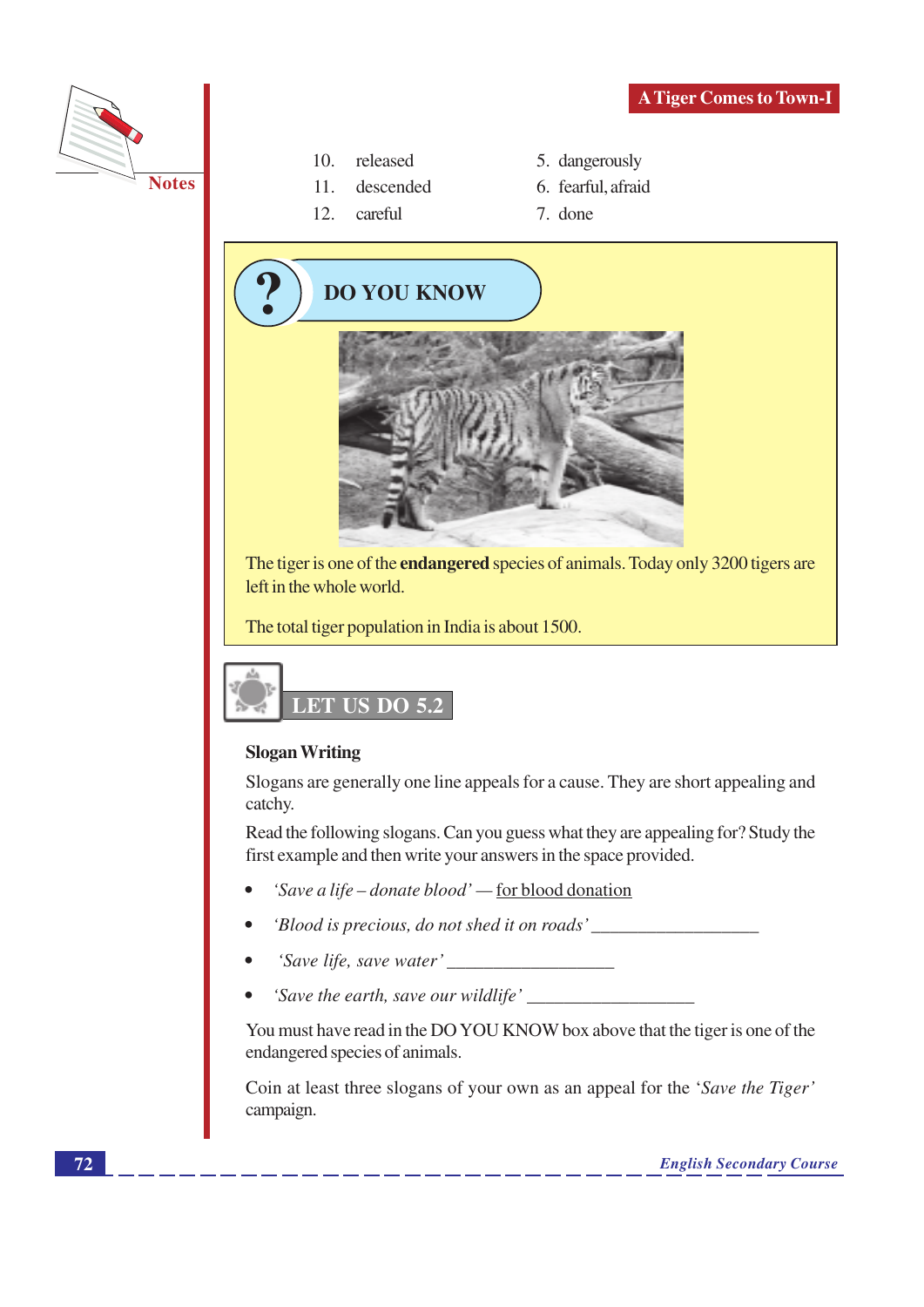

#### **A. Past Perfect Tense**

Read the following sentences:

- At the circus I had no chance to study human beings.  $\bullet$
- They had sat in their seats peacefully while I cowered before the Captain's whip.
- I had thought that they were strong and fearless.

The words 'had', 'had sat' and 'had thought' give us an idea that the action took place sometime in the past and that the action was completed.

Something else happened later - 'while *L* cowered' and 'they were strong and fearless'

Such verbs (action words) which tell us that an action was completed sometime in the past, before another action also in the past, are said to be in the past perfect tense.

#### **Exercise 1**

1. Study the table below. Using the words from each column make five sentences.

| <b>Subject</b>   | <b>Past Perfect Tense</b><br>had + action word |               | <b>Action that followed</b>        |
|------------------|------------------------------------------------|---------------|------------------------------------|
| The patient      |                                                | died          | before the doctor arrived          |
| The plane        | had                                            | landed        | by the time we reached the airport |
|                  |                                                | read the book | before we reached the station      |
| My parents       | decorated the hall                             |               | before the visitors arrived        |
| $r_{\text{hey}}$ |                                                | planted trees | before the monsoon arrived         |

2. Based on a similar pattern, write two new sentences of your own.

- 1. <u>\_\_\_\_\_\_\_\_\_\_\_\_\_\_\_\_\_\_\_\_\_\_</u>
- 2.

#### **B.** Direct and Indirect (Reported) Speech—Imperatives

Read the following sentences:

- 1. Meena said to her friend, 'Work hard so that you succeed'. Meena *advised* her friend to work hard so that she could succeed.
- 2. The fireman said to the residents 'Vacate the building immediately.' The fireman ordered the residents to vacate the building immediately.
- 3. Sheel said, 'Let's go to watch a movie.'

Sheel *proposed* that *they* go to watch a movie.

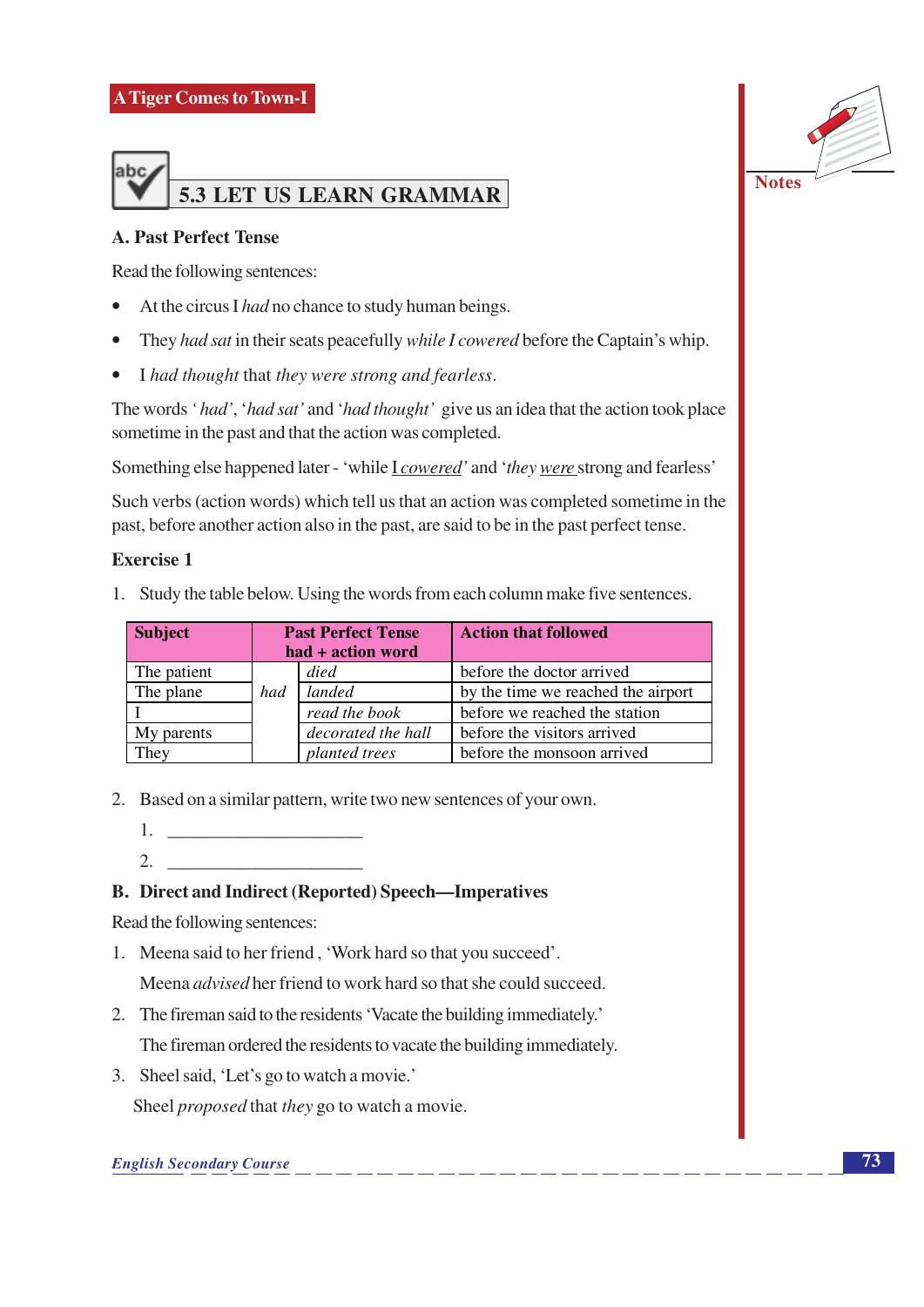

- In the first sentence, Meena is giving advice.
- In the second sentence, the fireman ordering the residents.  $\bullet$ 
	- In the third sentence, Sheel is proposing or suggesting something.

The sentences given above are all examples of Imperative Sentences.

 $\bullet$ An imperative sentence is a sentence which expresses a command, request, instruction, advice or suggestion.

When we change a sentence into indirect peech, we report what someone said. That is why indirect speech is also called Reported Speech.

When we change an imperative sentence into indirect speech we report what someone instructed, ordered, advised or suggested.

- To change an imperative sentence into indirect speech, the reporting verb (said, told, said to, etc) is changed to a verb which conveys the tone of a command or a request.
- Given below are a few examples of the verbs to be used when changing an imperative sentence into indirect speech. Study them carefully.

| Commands: ordered |                        | instructed           | told    |       |      |
|-------------------|------------------------|----------------------|---------|-------|------|
| Requests: begged  |                        | requested            | pleaded | asked | told |
| Advice:           | advised                | recommended urged    |         |       |      |
|                   | Suggestions: suggested | recommended proposed |         |       |      |

#### Now read this conversation between Mr. Patil and his son Gopi.

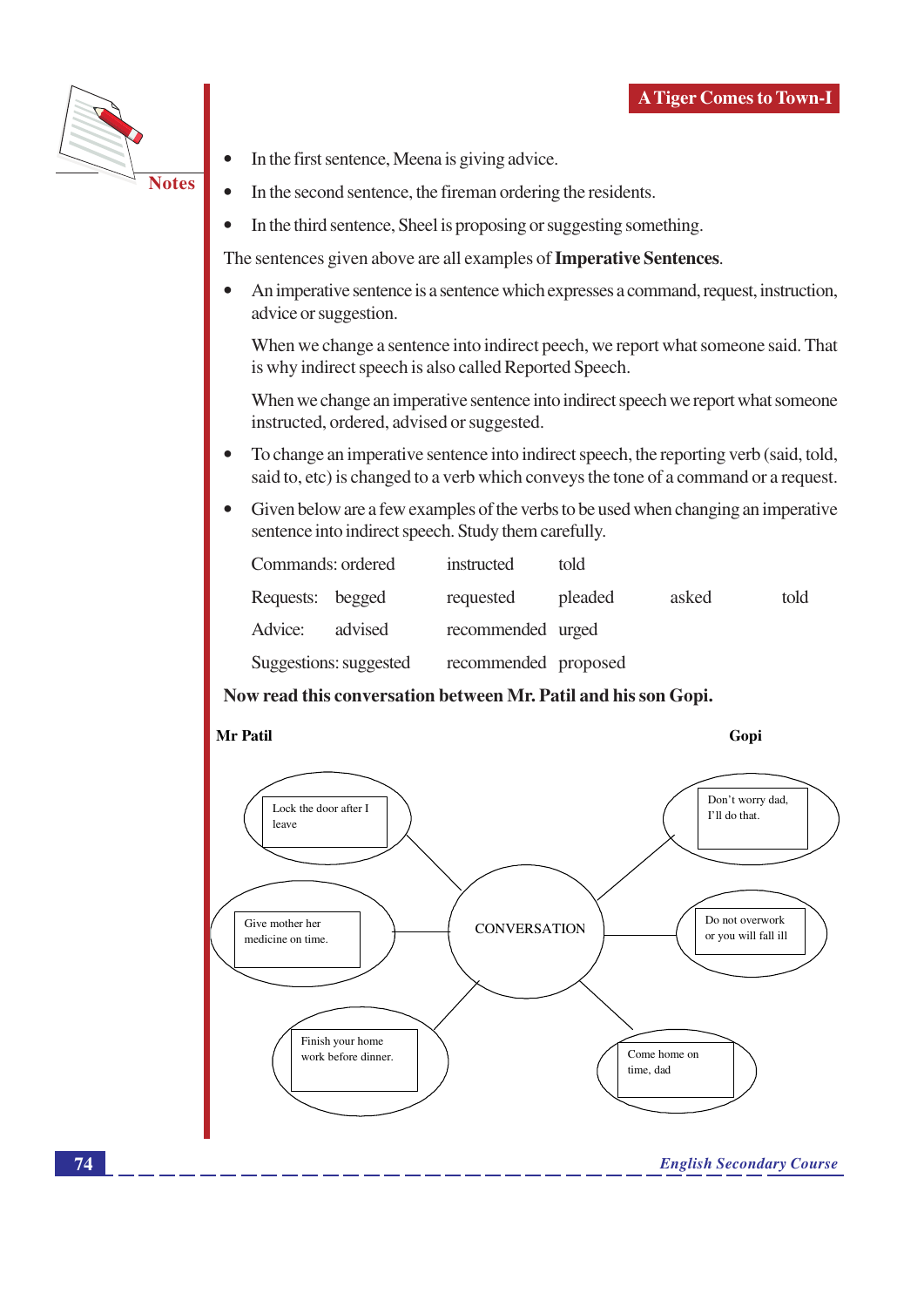Read the following paragraph which describes the conversation in indirect speech.

Mr Patil advised his son to lock the door after he left.

He instructed him to give medicine to his mother on time.

Mr Patil also instructed Gopi to finish his homework before dinner

Gopi assured his father that he would do as told.

He pleaded with his father not to overwork lest he should fall sick and asked him to come home early.

#### Exercise 2

- 1. Read the following sentences and write them in indirect speech.
	- a. The invigilator said to the students, 'Stop writing.'
	- b. The officer said to the peon, 'Bring a file cover for me.'
	- c. Anil said to his friend, 'Please take out the car while I lock the room.'
	- d. The ticket collector said to Varun, 'Why didn't you buy a full ticket for your son?'
	- e. 'May I borrow your English book for the evening?' said Usha to Rajni.
	- f. The parents said to the Principal, 'Please admit our daughter in your school.'
	- g. Father said to his son, 'Switch off the television. I am getting disturbed.'
	- h. Anita said to Nikhil, 'Help your younger sister in her studies.'
	- Hitendra said to Shyam, 'Have a cup of tea with me, please.'  $\mathbf{i}$ .
	- j. I said to him, 'Come in.'

**English Secondary Course** 



**Notes**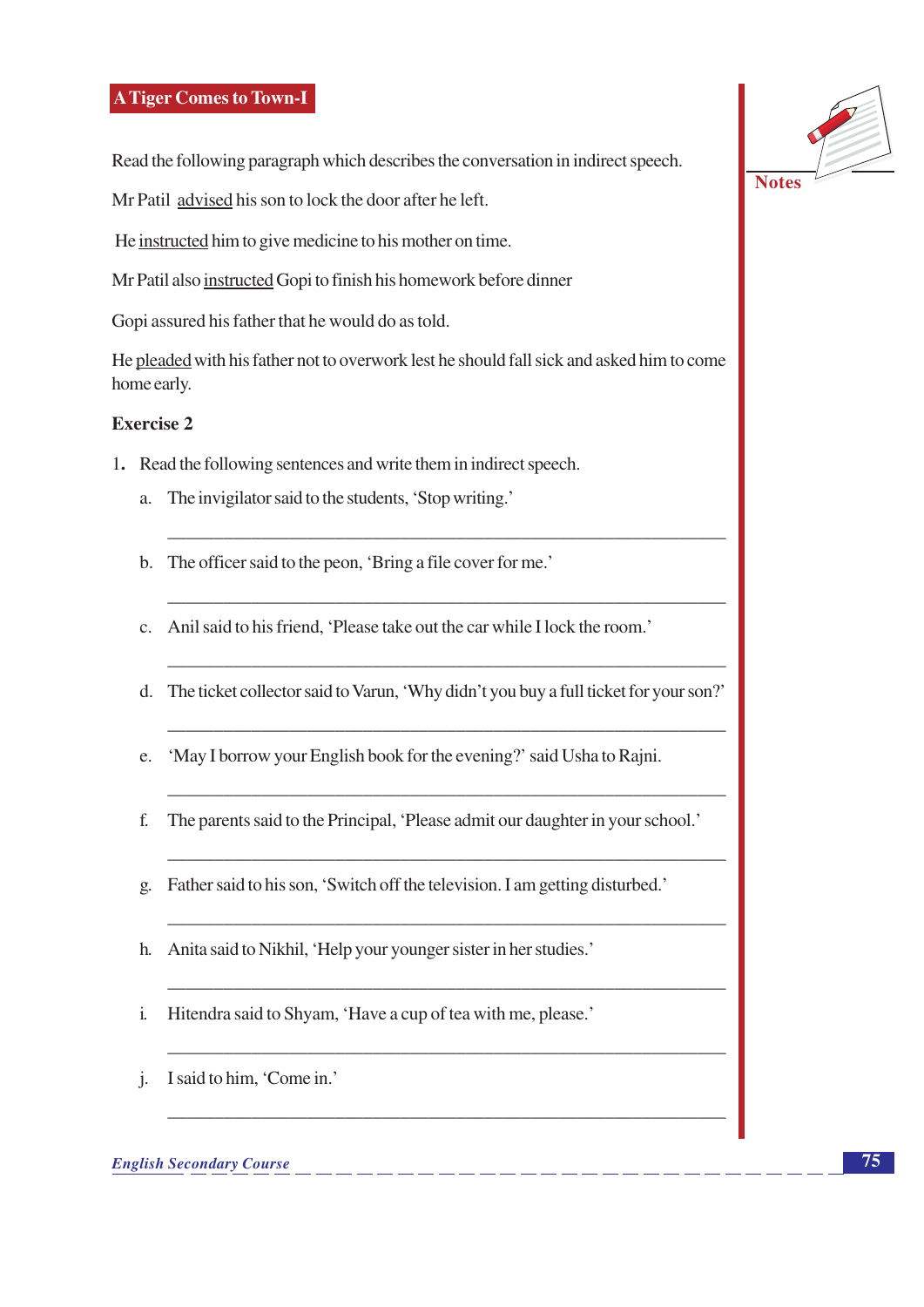

# **5.4 LET US WRITE**

Read the following paragraph carefully. The narrator describes what happened one day.

Yesterday evening I got home from work at 6 o'clock. It was going to be a long weekend this time. We had planned many exciting things for the weekend. My wife had cooked a sumptuous dinner which we both ate with relish. After dinner I helped my wife to clean up the kitchen and then sat down to watch TV for about an hour. Then we got ready to go out to the Sarpanch's house where a cultural evening had been organised. Many folk artists had been invited from the neighbouring villages too. The programme was so entertaining that we all joined in the singing and dancing. The programme finished at 3 o'clock in the morning. By then we were tired and sleepy too. As soon as we reached home we went to bed.

#### Note that:

- the paragraph is told like a story where one action follows another in a sequence.
- it uses verbs in the simple past tense.
- each sequence is linked with the help of words *(called sequence markers)* like after, then, later, by then, as soon as, etc.
- to make the story interesting some descriptive words and phrases that tell us something more about a place, experience or feelings are included, eg. sumptuous dinner, ate with relish, a treat to the ears, etc.

#### **Exercise**

Imagine you are the tiger in the story. When you went back to the circus, the other animals were waiting to hear what happened. Identify any three memorable experiences and narrate them in your own words.

The opening lines of the paragraph have been written for you. Continue the story in your words keeping in mind the sequence of events, including all the funny things that you saw. Do not forget to describe your thoughts and feelings at each episode. Use the earlier mentioned sequence markers wherever necessary.

When I went back to my enclosure after my performance, I saw that the Master had forgotten to bolt my cage. After years of being in the cage I was longing to go out into the open and enjoy being free aray camp......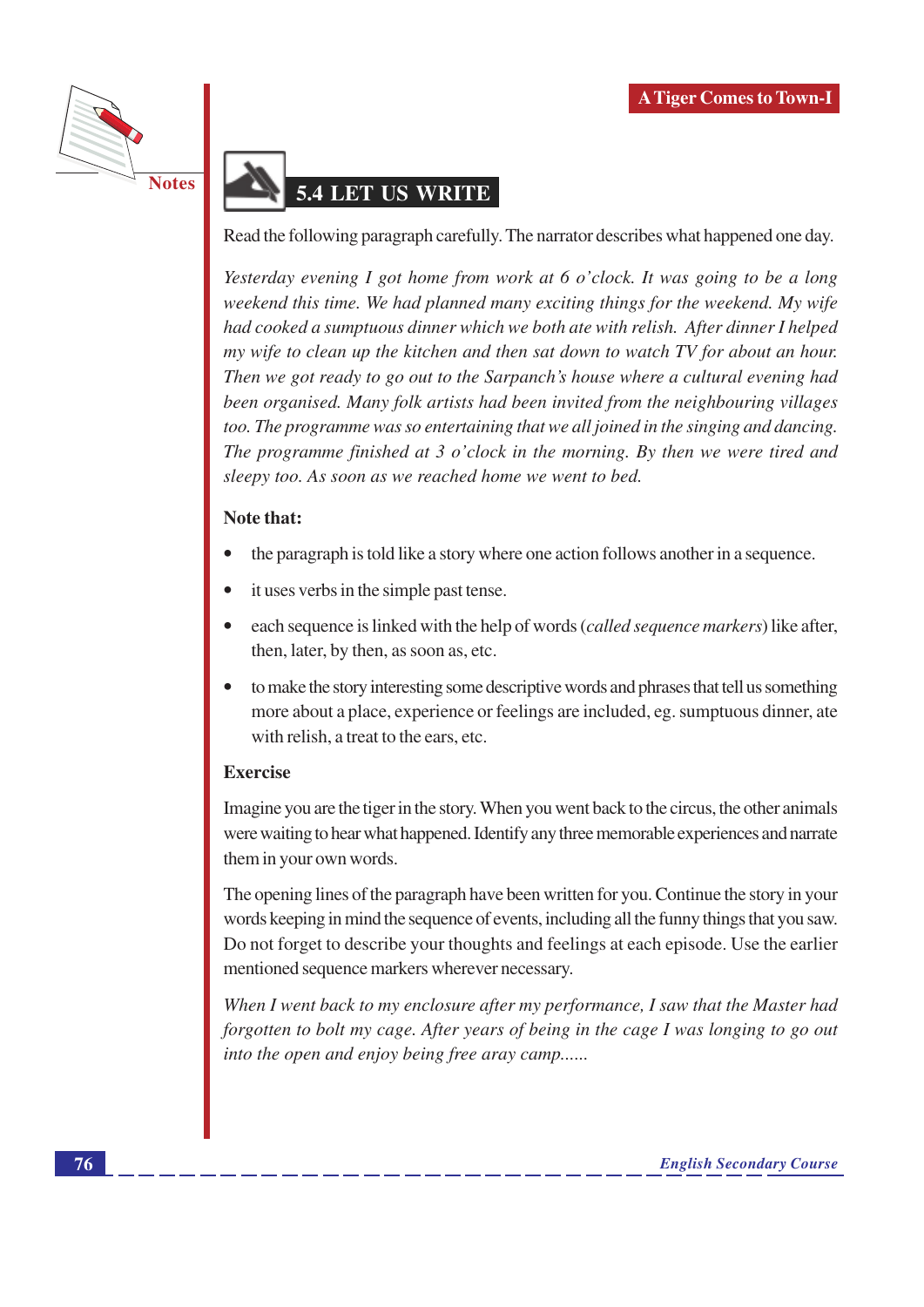

Read the following dialogue:

| Ravi:   | Mother, our teacher took us to the zoo today.                                                                                                                                                                                                                    |
|---------|------------------------------------------------------------------------------------------------------------------------------------------------------------------------------------------------------------------------------------------------------------------|
| Mother: | That's nice. What did you see there?                                                                                                                                                                                                                             |
| Ravi:   | Lots of animals and birds. The zoo was so big that we got tired walking.                                                                                                                                                                                         |
| Mother: | What did you learn about animals?                                                                                                                                                                                                                                |
| Ravi:   | Frankly speaking, mother, I was rather sad to see the animals caged in their<br>enclosures.                                                                                                                                                                      |
| Mother: | What's wrong with that? The zoo authorities have to do so to ensure the safety<br>of visitors.                                                                                                                                                                   |
| Ravi:   | You are right. But do you realise how sad these animals must be when they lose<br>their homes, freedom and their family only to be lodged here as showpieces to<br>amuse people. I was more sad when some of my friends threw stones at them<br>and teased them. |
| Mother: | Yes, we should not do such things. We ought to show love, respect and care<br>for these animals.                                                                                                                                                                 |

The italicised words have to, should not, ought to have been used to convey desirable and undesirable behaviour or duties. Other words which can be used are *must*, *must not*, need to, need not, etc.

#### Exercise

Imagine you are talking to one of your friends about animals in a circus. Practise speaking at least five sentences using the expressions in italics.



In this lesson you have learnt that animals too have feelings and are capable of living in harmony with their surroundings. They are harmless. They may attack only when they are deprived of their food and shelter or if they are attacked without any reason. Human beings have formed fixed ideas about certain wild animals whch are totally baseless. They fear them because they do not understand them. Despite the fact that man is supposed to have superior intelligence, he has still not understood his own position in this vast universe and has not understand how he can harm himself by disturbing nature's plans.

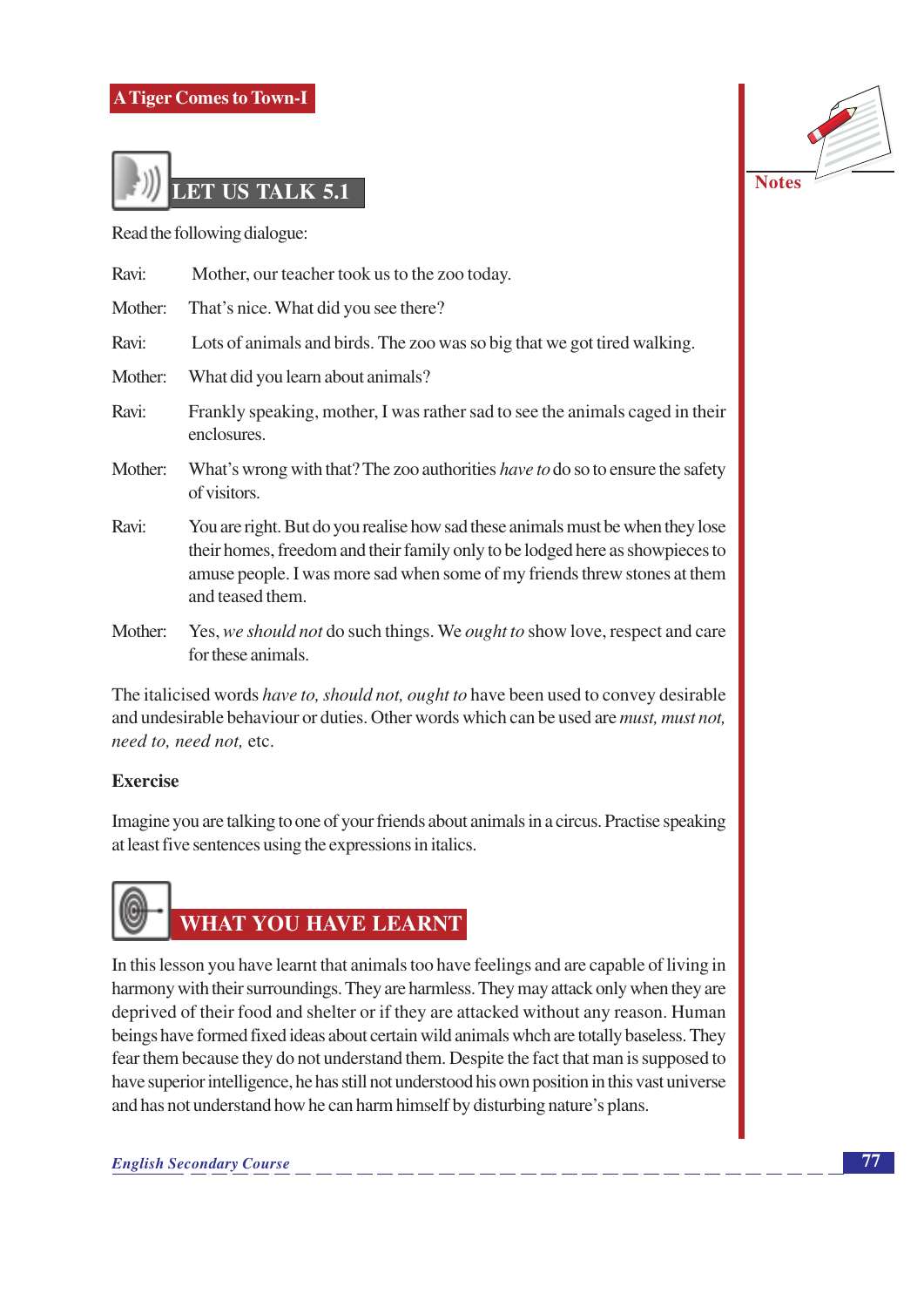

# **TERMINAL QUESTIONS**

Given below are events that took place in the story. But the order is mixed up.

Read the sentences and put the events in their correct sequence by writing the number of the sentence in the brackets provided.

One answer has been done as an example.

- A tiger entered the market place (i) 1.
- The cops escorting the prisoner ran away leaving their prisoner.  $($ 2.
- People fell off the horse driven carriage as the horse tore from its Jutka. (\_\_) 3.
- The tailor hid in the cupboard.  $(\_\_)$ 4.
- The prisoner got a chance to run away.  $(\_\_)$ 5.
- The townspeople hid in their homes and locked up their rooms. (\_\_\_\_) 6.
- The tiger followed the children through the school gates.  $($ 7.
- The teachers locked him up and kept a watch on him. (\_\_\_\_) 8.
- 9. The tiger walked into the Headmaster's room. (\_\_\_\_\_)
- The Headmaster climbed up into the attic. (\_\_\_\_\_) 10.
- The Master reached the school.  $(\_\_)$ 11.
- The children rushed upstairs and shut themselves in the school hall.  $(\_\_)$ 12.
- The tiger went off to sleep on the cool floor. (\_\_\_\_) 13.
- The teachers used harsh words like 'brute' and 'beast' for the tiger. (\_\_\_\_\_) 14.
- The people at the restaurant froze in their seats at the sight of the tiger.  $(\_\_)$ 15.
- The Master was angry with the teachers for using harsh words for the tiger.  $($ 16.
- 17. The Master was called a reckless man. (\_\_\_\_)
- II. The Master did not like people using harsh words like 'brute' or 'beast' for the tiger. Why?
- $III.$  'You are asking a profound question. I've no idea who I am! All my life I have been trying to find the answer. Are you sure you know who you are?'

Explain the Master's response in 60 words?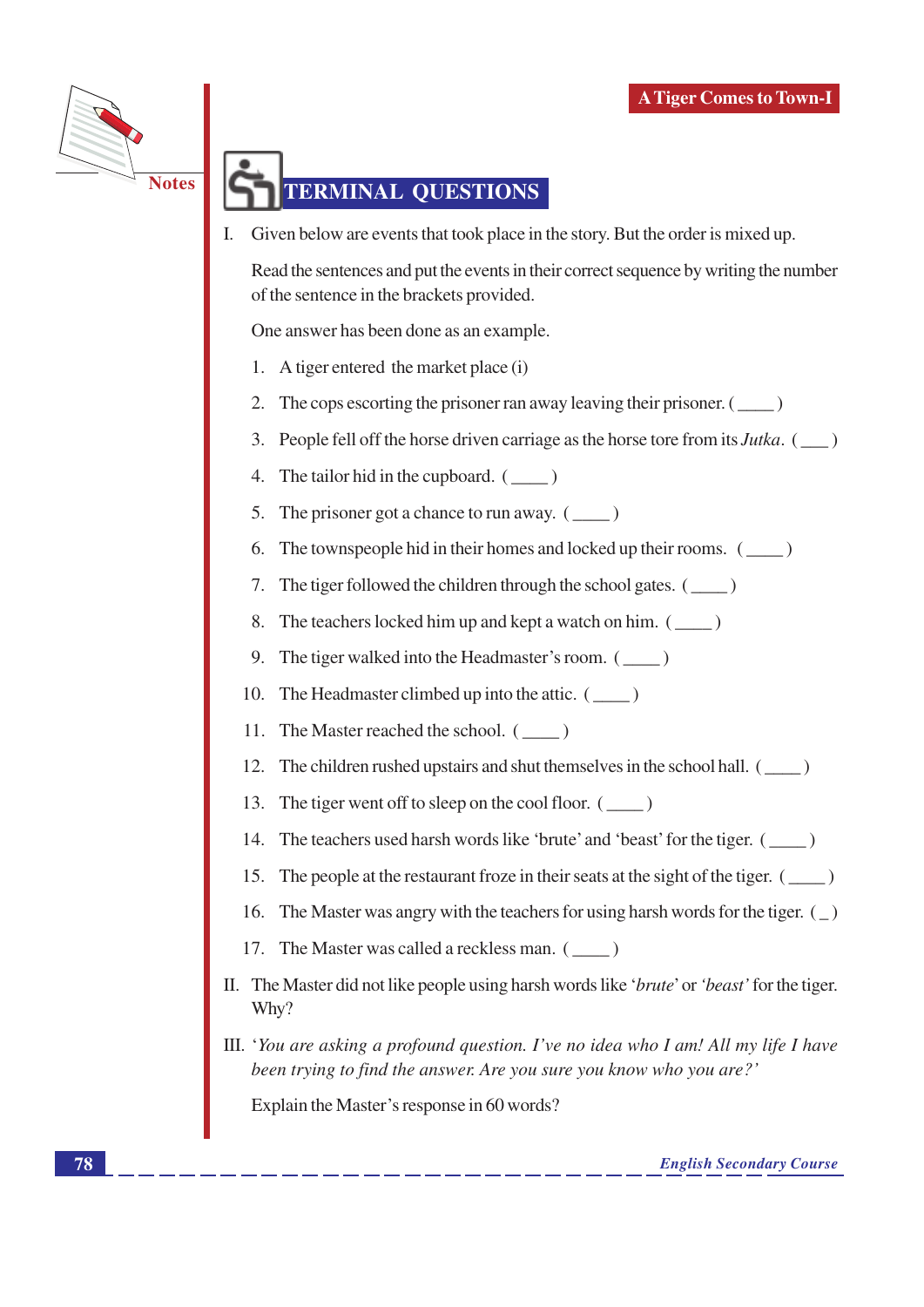

**5.2.1 PART 1** 

**INTEXT QUESTIONS 5.1** 

- $1. b.$
- 2. c.
- 3. a.
- 4. c.
- 5. a.
- 6. b.
- 7. a.
- 8. c.

 $\Pi$ .

|     | Different people                | <b>Public reaction</b>                                                                          | <b>Reasons for their</b><br><b>behaviour</b>                                   | <b>Tiger's thoughts</b>                                                                                                    |
|-----|---------------------------------|-------------------------------------------------------------------------------------------------|--------------------------------------------------------------------------------|----------------------------------------------------------------------------------------------------------------------------|
| a.  | The spectators at<br>the circus | sat peacefully and<br>watched the circus.                                                       | They were sure that<br>the tiger was tamed<br>and he would not<br>harm anyone. | Men are strong and<br><i>brave</i>                                                                                         |
| $b$ | People on the<br>road           | fled from the street,<br>some climbed the trees<br>and some hid in drain<br>and behind pillars. | They were terrified<br>of the tiger.                                           | Confused/amused-<br>Why should a<br>simple tiger have<br>any interest in<br>them, either to<br>destroy or to<br>safeguard? |

- III. The tiger's opinion about men changed when he came out on the street and saw men running for their lives.
- IV. The possible reasons could be any two of the following:
	- 1. The animals at the circus were well trained to face audiences.
	- 2. The animals were well fed so they were never hungry enough to attack.
	- 3. The animals were tamed.
	- 4. Adequate security measures were taken by the authorities to ensure that no untoward event would take place.



**Notes**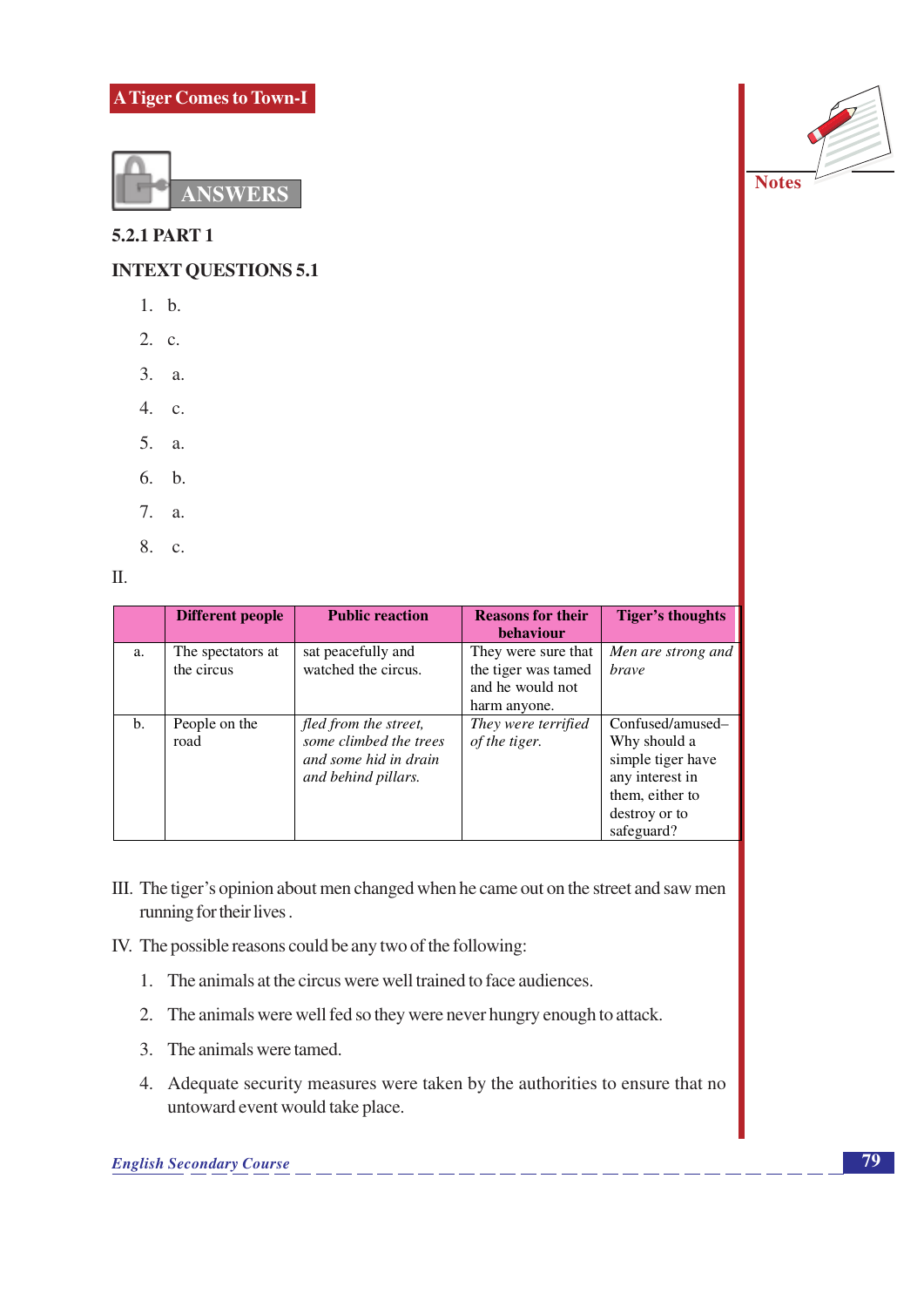

# LET US DO 5.1

You can think of different ways in which you could protect your environment. Two ideas have been given. Add three more. Some other ideas could be as follows:

- 1. Do not buy products made form animal parts. This will help stop unneccessary killing of animals.
- 2. Do not waste water
- 3. Do not bathe your cows and buffaloes in the same pound from which people use water for drinking.
- 4. Do not burn dried leaves as smoke adds carbon dioxide in air
- 5. Any other

## **LET US LEARN NEW WORDS 5.1**

- $I. \quad 1.$ b.
	- $2.$  $\mathbf{c}$ .
- $II. 1.$  as clear as a stream
	- 2. as heavy as lead
	- 3. as dark as the night
	- 4. as bright as a star
	- 5. as cold as ice
	- 6. as wise as an owl
- III. cowered  $\overline{a}$ .
	- handcuffed  $<sub>b</sub>$ </sub>
	- abandoned  $\mathbf{C}$ .
	- $d$ . seized
	- nervous e.
	- f. spilled

## 5.2.2 PART 2

## **INTEXT QUESTIONS 5.2**

- 1. a. He says this to show how long he is.
	- b. He wanted to tell them that they need not fear him for he was not going to attack them.